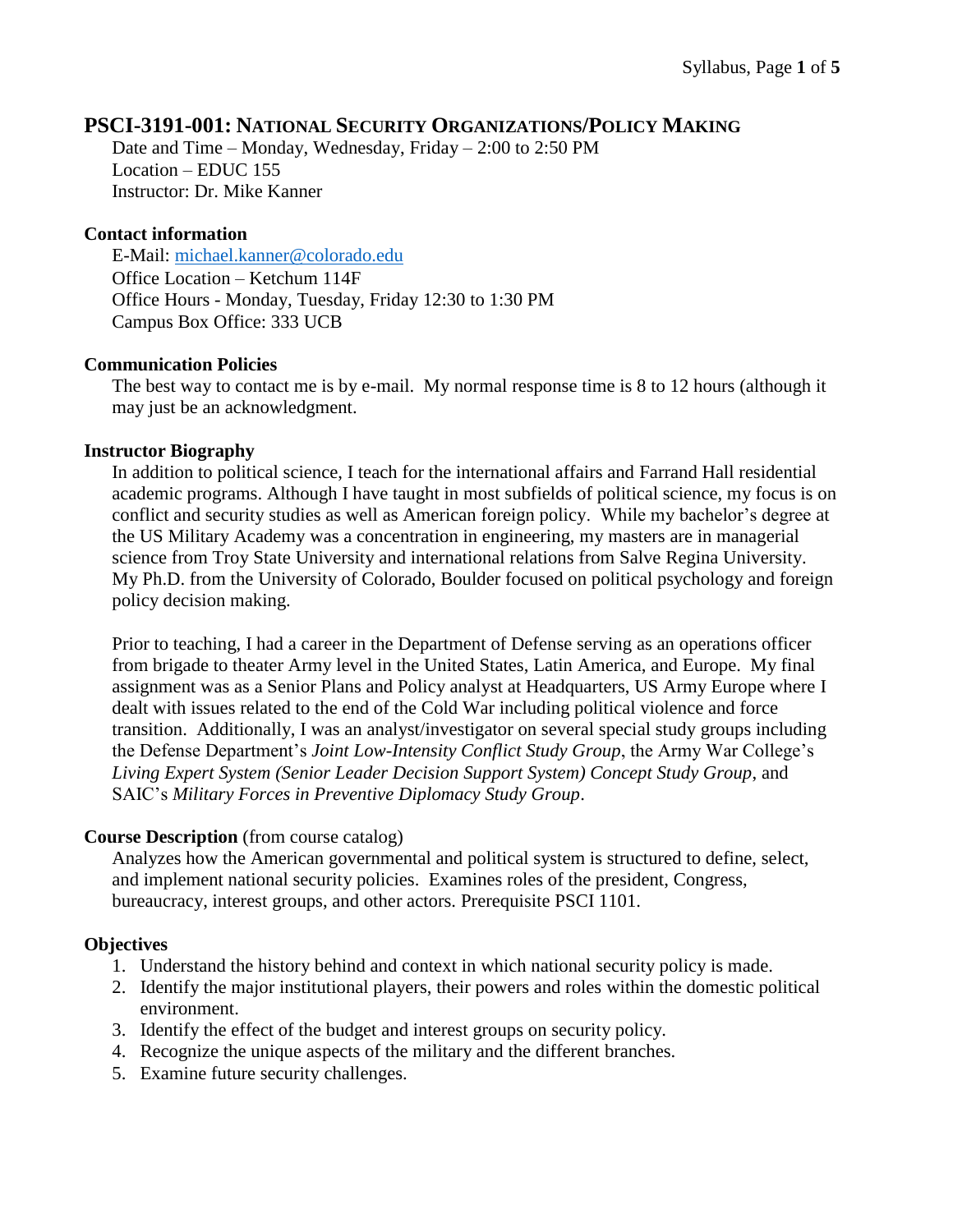### **Overview of Class and Responsibilities**

Each of us has roles in the classrooms. As the instructor, I am a resource and moderator. As students, you have responsibility for your learning.

### Instructor

I will be on time and prepared to lead the class. A normal class will start with an introduction to the subject. This is not a lecture and will highlight key aspects of that day's readings along with asking the class for comments about these points. The class will usually end with a discussion period on a question raised by the reading (*e.g*., What do you see as the proper role of Congress in security policy?).

### Student

Understanding the University's course support software (Canvas) is necessary to taking this course. If you are not familiar or don't feel confident in your knowledge, visit the OIT website for Student Support Videos [\(https://oit.colorado.edu/services/teaching-learning](https://oit.colorado.edu/services/teaching-learning-tools/canvas/student-support/student-support-videos)[tools/canvas/student-support/student-support-videos\)](https://oit.colorado.edu/services/teaching-learning-tools/canvas/student-support/student-support-videos).

Your first responsibility is to show up to class and to be on time. Readings are only part of the class. I also consider lateness is a sign of disrespect to the other students.

Second, do the readings in advance of attendance. The class is based on discussions, so being uninformed will decrease everybody's learning experience. You should analyze each reading for these elements.

- 1. Identify the key points.
- 2. Examine the accuracy and validity of these statements or assumptions.
- 3. Analyze how these assumptions result in different perspectives about the world.
- 4. Compare the different policies that may come from different assumptions.

Finally, keep up with the news. It is always an interesting time to study politics. We will be using current events to illustrate and apply what we learn in class. There are several internationally oriented free newsletters available. I recommend that you subscribe to at least one of these. (These are not endorsements of these institutes or companies or their products.)

- GlobalSecurity.org <https://www.globalsecurity.org/index.html>
- Stratfor Global intelligence <http://www.stratfor.com/>
- Foreign Affairs <http://www.foreignaffairs.com/newsletters>

## **Required Texts**

There are three texts required for this class.

George, Roger Z., and Harvey Rishikof. 2017. *The National Security Enterprise: Navigating the Labyrinth. 2 nd Edition.* Washington, DC: Georgetown Press.

Sapolsky, Harvey M., Eugene Gholz, and Caitlin Talmadge. 2017. *U.S. Defense Politics: The Origins of Security Policy, 3rd Edition*. New York: Routledge

Snow, Donald. 2017. *National Security, 6th Edition*. New York: Routledge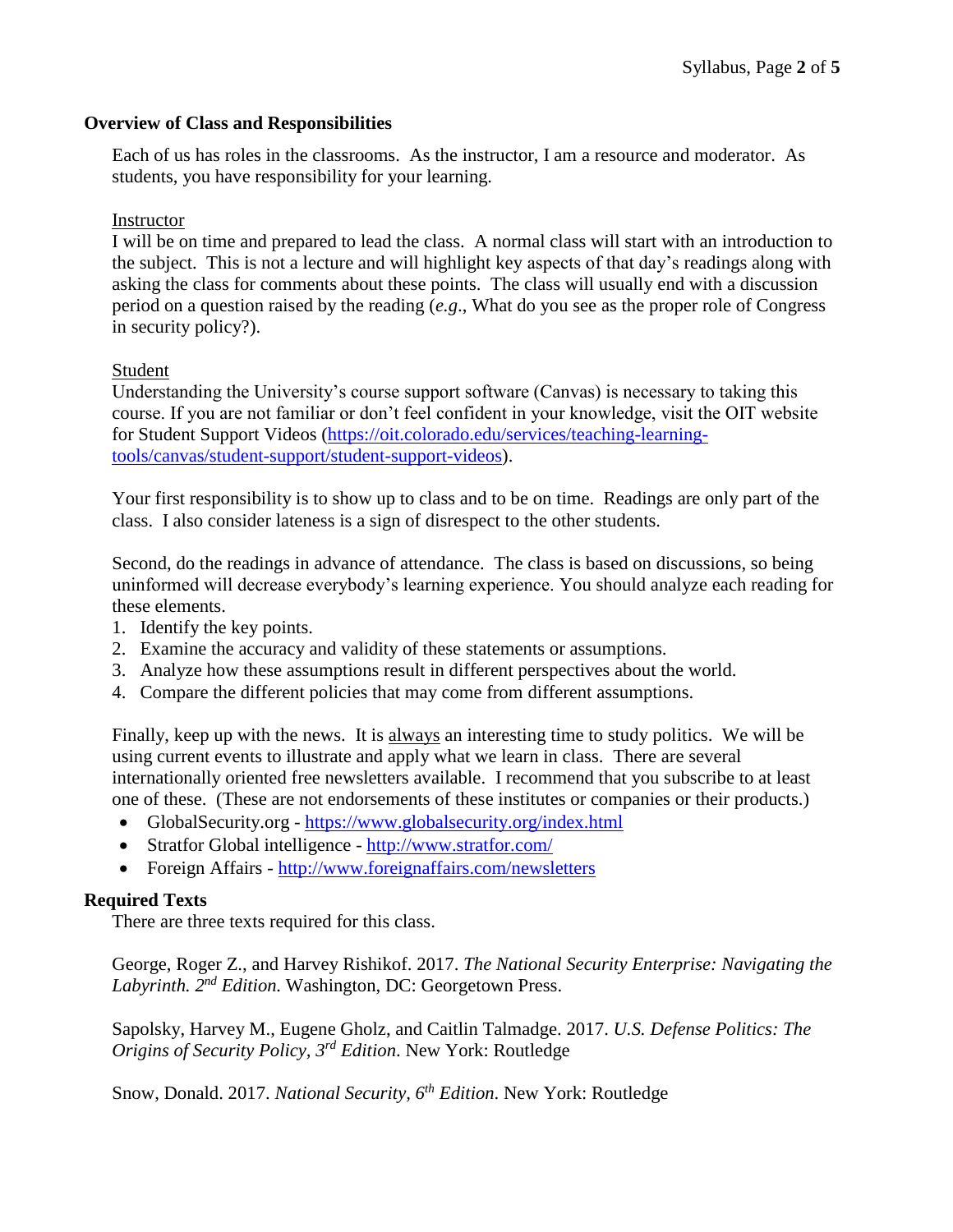In addition, there are readings that are posted on D2L. These can be found and downloaded from links on the day that the readings are assigned.

# **Grading**

| $\mathbf{A}$ | 94-100 | $B+$         | 87-89 | $C+$        | 77-79 | $ D+$        | 67-69 | $0 - 59$ |
|--------------|--------|--------------|-------|-------------|-------|--------------|-------|----------|
| $A-$         | 90-93  | B            | 83-86 | $\mathbf C$ | 73-76 | $\mathbf D$  | 63-66 |          |
|              |        | $\mathbf{B}$ | 80-82 | $C-$        | 70-72 | $\mathbf{D}$ | 60-62 |          |

Final grades are based on a 100-point scale.

Your final grade will be a function of the points you achieve. Points are allocated on the following basis.

| Exams $-2$ at 25 points each | 50 points  |
|------------------------------|------------|
| Final Exam $-35$ points      | 35         |
| Attendance/Participation     | 15 points  |
| Total                        | 100 points |

## Exams.

There will be three exams including the final exam. All are in-class, closed book exams. They will consist of eight questions (one paragraph essay) from which students will select six. These questions are mostly drawn from the in-class discussion questions and will require some synthesis of the subjects discussed since the last exam. A review sheet for each exam will be published at least one week prior to the exam.

## Attendance.

Absences will only be excused based on illness, incarceration, religious observation, work, sports team, ROTC or military commitments, or family emergencies. Documentation for the absence may be requested.

| <b>January</b>       |    |                |    |                 |  |  |
|----------------------|----|----------------|----|-----------------|--|--|
| $14 -$ Snow 1        | 15 |                | 17 | $18 - USDP1$    |  |  |
|                      |    | Introduction   |    |                 |  |  |
| $21 - \text{MLK}$    | 22 | $23 -$ Snow 2  | 24 | $25 -$ USDP $2$ |  |  |
| <b>Birthday</b>      |    |                |    |                 |  |  |
| $28 -$ Snow 3        | 29 | $30 -$ Snow 4  | 31 |                 |  |  |
| <b>February</b>      |    |                |    |                 |  |  |
|                      |    |                |    | $1 -$ Snow 5    |  |  |
| $4 - NSS$            | 5  | $6 - NSE$ 1    | 7  | $8 - Exam$      |  |  |
| $11 -$ Snow 6        | 12 | $13 - USDP$ 10 | 14 | $15 - NSE$ 2    |  |  |
| $18 - \text{NSE} 13$ | 19 | $20 - USDP9$   | 21 | $22 - NSE$ 15   |  |  |
| $25 - NSE$ 16        | 26 | $27 - NSE$ 17  | 28 |                 |  |  |
| <b>March</b>         |    |                |    |                 |  |  |
|                      |    |                |    | $1 -$ USDP 11   |  |  |

## **Class Schedule**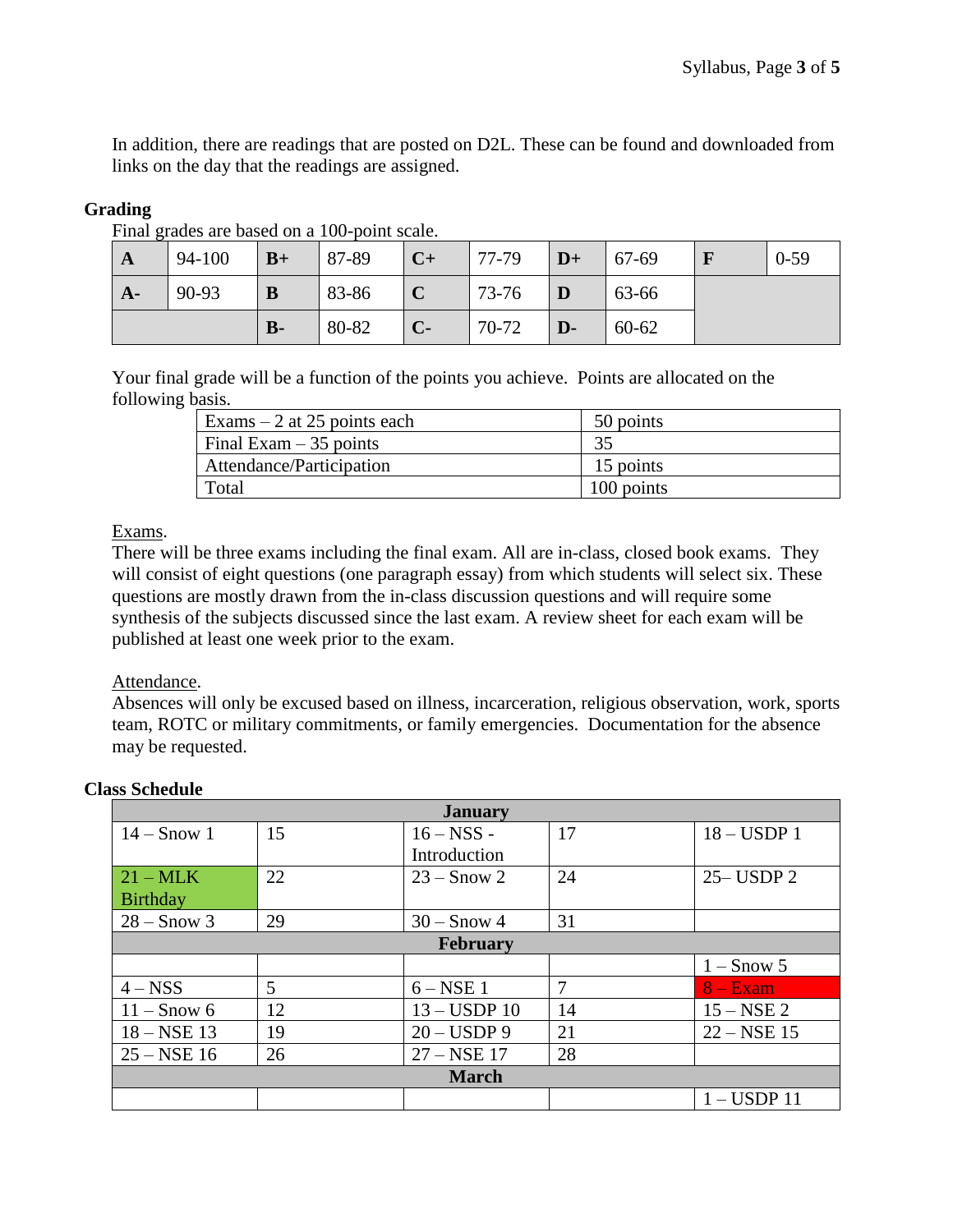| $4 - NSE$ 9    | 5                                                                                     |               | 7              | $8 - NSE$ 11   |  |  |  |
|----------------|---------------------------------------------------------------------------------------|---------------|----------------|----------------|--|--|--|
| $11 - NSE$ 4   | 12                                                                                    |               | 14             | $15 - NSE$ 12  |  |  |  |
| $18 - NSE$ 8   | 19                                                                                    |               | 21             | $22 - Exam$    |  |  |  |
| $25 - Spring$  | $26 - Spring$                                                                         | $27 -$ Spring | $28 - Spring$  | $29 - Spring$  |  |  |  |
| <b>Break</b>   | <b>Break</b>                                                                          | <b>Break</b>  | <b>Break</b>   | <b>Break</b>   |  |  |  |
| April          |                                                                                       |               |                |                |  |  |  |
| $1 - NSE$ 3    | $\overline{2}$                                                                        | $3 - USDP$ 7  | $\overline{4}$ | $5 -$ Snow 8   |  |  |  |
| $8 - NSE$ 6    | 9                                                                                     |               | 11             | $12 - NSE$ 7   |  |  |  |
| $15 - USDP$ 5  | 16                                                                                    |               | 18             | $19 -$ Snow 9  |  |  |  |
| $22 -$ Snow 11 | 23                                                                                    |               | 25             | $26 -$ Snow 12 |  |  |  |
| $29 -$ Snow 13 | 30                                                                                    |               |                |                |  |  |  |
| May            |                                                                                       |               |                |                |  |  |  |
|                |                                                                                       | $1 -$ Snow 14 | 2              |                |  |  |  |
| <b>Legend</b>  |                                                                                       |               |                |                |  |  |  |
| <b>NSE</b>     | George, Roger Z., and Harvey Rishikof. 2017. The National Security                    |               |                |                |  |  |  |
|                | <i>Enterprise: Navigating the Labyrinth.</i> $2^{nd}$ <i>Edition.</i> Washington, DC: |               |                |                |  |  |  |
|                | Georgetown Press.                                                                     |               |                |                |  |  |  |
| <b>USDP</b>    | Sapolsky, Harvey M., Eugene Gholz, and Caitlin Talmadge. 2017. U.S.                   |               |                |                |  |  |  |
|                | Defense Politics: The Origins of Security Policy, 3 <sup>rd</sup> Edition. New York:  |               |                |                |  |  |  |
|                | Routledge                                                                             |               |                |                |  |  |  |
| Snow           | Snow, Donald. 2017. National Security, 6 <sup>th</sup> Edition. New York: Routledge   |               |                |                |  |  |  |

**Policies** (as established by the Vice Provost for Undergraduate Education)

## ACCOMMODATION FOR DISABILITIES

If you qualify for accommodations because of a disability, please submit your accommodation letter from Disability Services to your faculty member in a timely manner so that your needs can be addressed. Disability Services determines accommodations based on documented disabilities in the academic environment. Information on requesting accommodations is located on the [Disability Services website.](http://www.colorado.edu/disabilityservices/students) Contact Disability Services at 303-492-8671 or [dsinfo@colorado.edu](mailto:dsinfo@colorado.edu) for further assistance. If you have a temporary medical condition or injury, see [Temporary Medical Conditions](http://www.colorado.edu/disabilityservices/students/temporary-medical-conditions) under the Students tab on the Disability Services website.

## CLASSROOM BEHAVIOR

Students and faculty each have responsibility for maintaining an appropriate learning environment. Those who fail to adhere to such behavioral standards may be subject to discipline. Professional courtesy and sensitivity are especially important with respect to individuals and topics dealing with race, color, national origin, sex, pregnancy, age, disability, creed, religion, sexual orientation, gender identity, gender expression, veteran status, political affiliation or political philosophy. Class rosters are provided to the instructor with the student's legal name. I will gladly honor your request to address you by an alternate name or gender pronoun. Please advise me of this preference early in the semester so that I may make appropriate changes to my